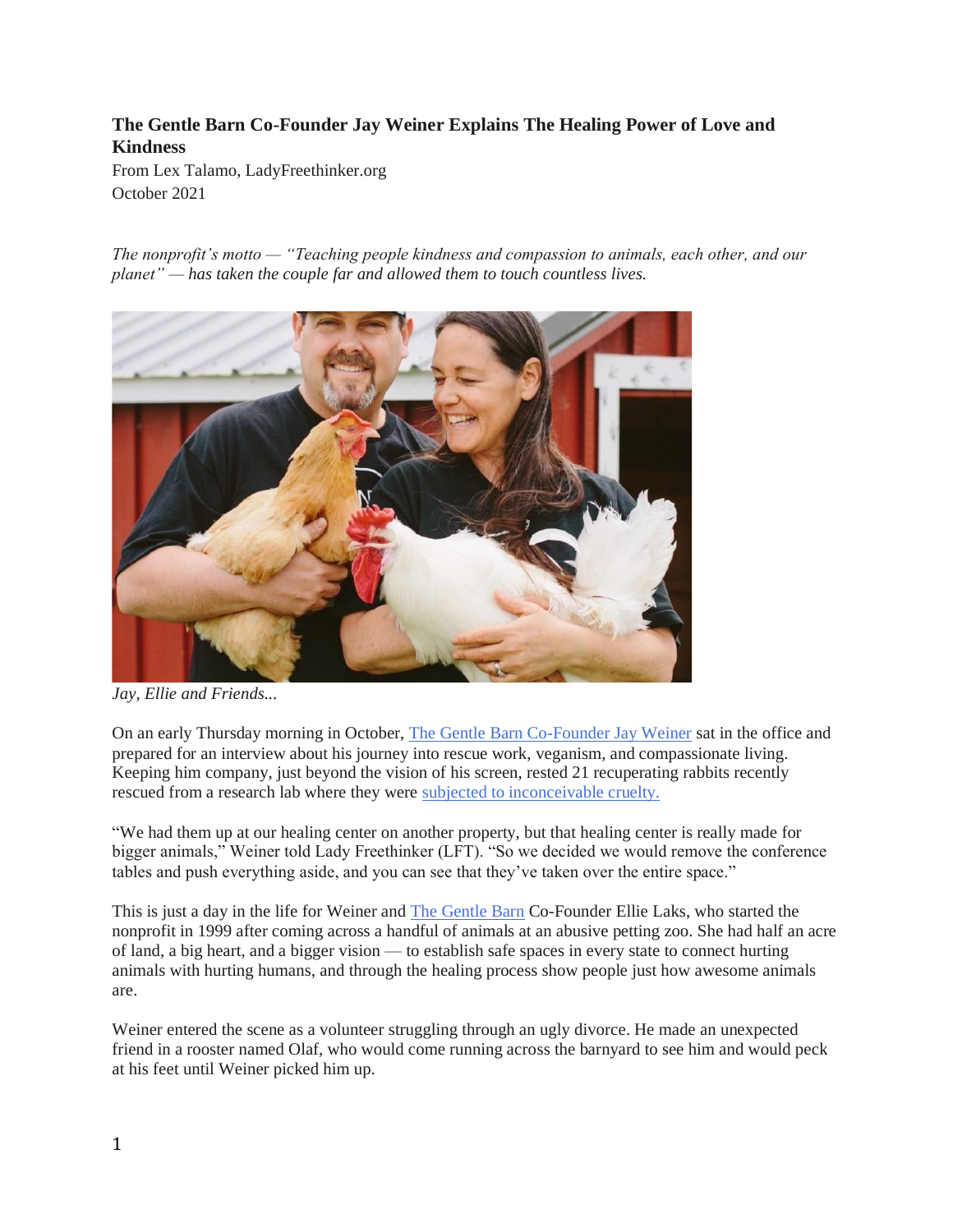He also connected with the abused animals he rescued — from backyard butchers and slaughterhouses to hoarding situations — and found joy in helping Laks' introduce youth with traumatic backgrounds to the animals who helped them find happiness and hope.

Somewhere along the way, the two fell in love. That half-acre plot of possibility expanded into two other The Gentle Barn locations, where people can tour and visit with animals, a [Peace Enhancement](https://www.gentlebarn.org/programs/)  [program](https://www.gentlebarn.org/programs/) for people struggling with addiction issues, and a thriving volunteer and child literacy program where youth can read to the animals.

The nonprofit's motto — "Teaching people kindness and compassion to animals, each other, and our planet" — has taken the couple far and allowed them to touch countless lives.



*(Photo Courtesy of The Gentle Barn)*

The Gentle Barn has become a haven — whether it's for pigs, chickens, cows, or rabbits in need of rescue, or LGBTQ youth looking for a place to feel welcomed and accepted.

"Being gentle is the essence of everything we do," Weiner said. "People can have all different kinds of beliefs, but as long as they are centered in kindness, they have a place here."

Weiner spoke with LFT about joining the The Gentle Barn team, what he's learned from his healing work with rescues and people, and his transition to vegan chefdom and living. Answers have been edited for length.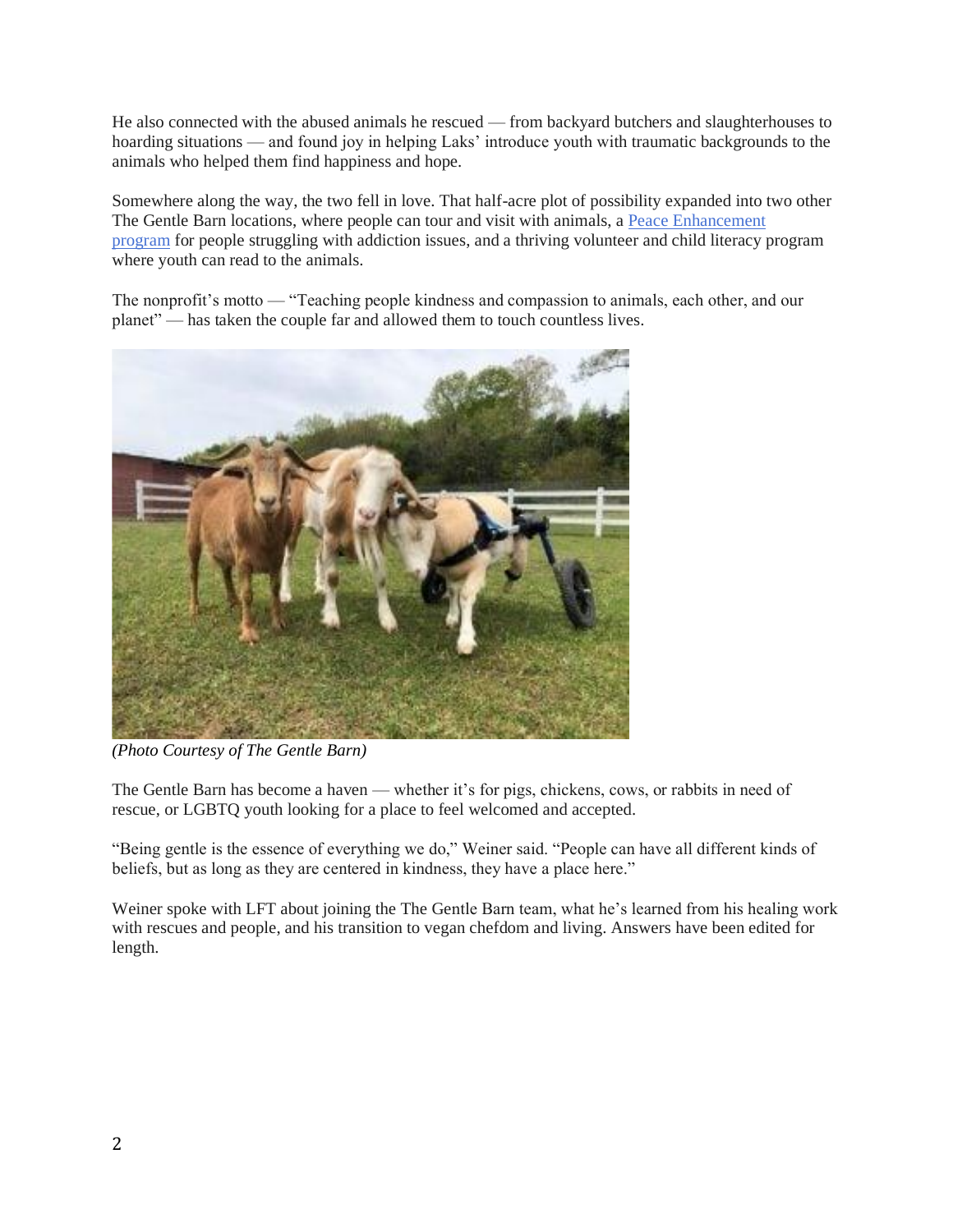# **A Q&A with Jay Weiner, Co-Founder of The Gentle Barn**

### **Tell us more about your early connection to animals.**

Animals have been this constant throughout my life. I've had this belief that animals are always going to be there for me, and it's turned out that way. Very early on, I had animals in my life that I had really amazing interactions with — including one who even saved my life.

My dog, when I was growing up, was named Cha Cha. I was about 3 or 4 years old, and I had gotten a hold of a bobby pin and stuck it into an electrical socket. It threw me back. I passed out. My mother told me later that the dog had jumped on my chest and licked my face until I came to. My mother came in, and she thought that the dog had done that to me, knocked me over and was jumping on me, but then she saw the pin was in the socket, and so it became clear that the dog was trying to help me. Tell us about your early days at The Gentle Barn.

I was going through a very difficult time in my life and an ugly divorce. In leaving that relationship, finding solace in The Gentle Barn was really quite amazing and powerfully needed in my life. My first rescue that I did with The Gentle Barn was with a horse named Scout. I had been out near a vacant lot, and he was lying down and it was raining. It was really strange to me that there would be a horse lying down in the rain like that. I went over the very short wall to go check on this horse, and I'm not really sure if I scared him more or he scared me more. We startled each other, I guess. I pulled him out of that situation. He had bad teeth, he was arthritic and emaciated, and he needed a lot of care. I saw him through it, and in the process I was healing myself and becoming closer with Ellie and The Gentle Barn. She used to take one of her horses and walk with me and Scout to heal him and it was a very powerful time.

#### **Tell us more about some of your biggest rescue efforts.**

The first really big rescue I did with The Gentle Barn was about 17 years ago involving a hoarder in Lancaster, Calif., with 500 animals on the property. We partnered with some other sanctuaries that took some of the farmed animals, but then there were these dogs left. I said, "Who is going to be working with these dogs?" And nobody had a good answer, so we took that over. We rescued, rehabilitated, and placed 250 dogs and about 50 cats on another property.

Another of the big rescues was in Ohio where there was a pound that was going to euthanize 30 dogs. They were outdoors, in a sort of tented enclosure (if you even want to call it that), and they were being frozen. We tried to discuss the situation with the commissioners there and finally, after a very long process of convincing them that we could do something good for them, we got the dogs to be able to be inside and the food to be outside. When we left they were a no-kill shelter from that point forward.

## **Talk to us about the choice of "Gentle" in The Gentle Barn. What role does gentleness play in the healing process?**

The thing about the word "gentle" is that it's the essence of everything we do. Being kind and gentle to others, being kind and gentle to yourself, finding a way to be able to relay the message we want to relay in a gentle way. We don't see ourselves as activists; we see ourselves as advocates. I think that activism is important, but in our world, we don't want to create pain in someone to correct pain. What I mean by that is that if we're considering the fact that factory farming is the #1 problem we have, and I go out there and yell at somebody and I'm judging them and shaming them, well, then I'm hurting them to get my point across. Ellie and I very early on decided that was not the way that we were going to go.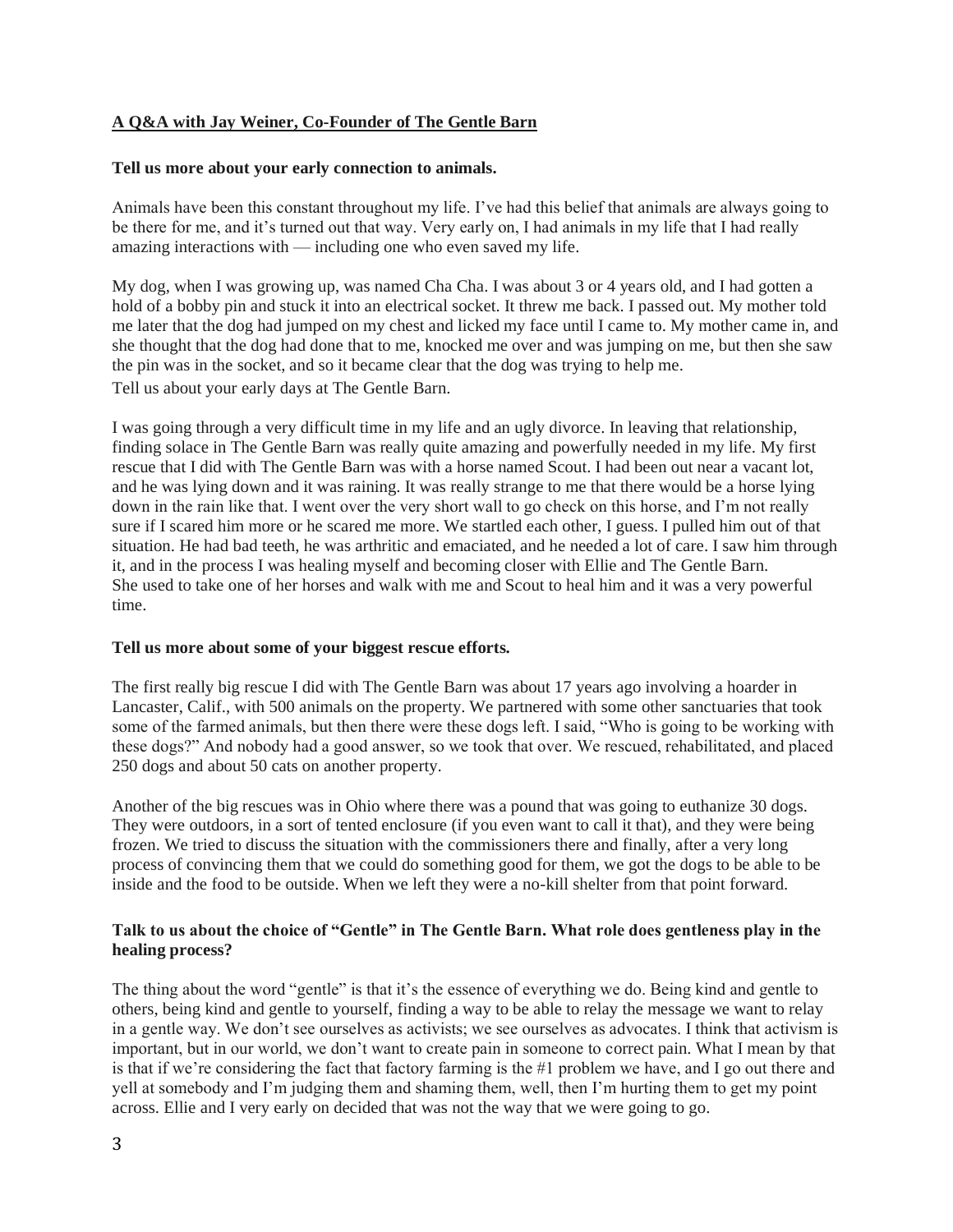We are a woman-run organization. We believe deeply in equality. We believe deeply in kindness and gentleness to things we don't understand. [As to the healing work with animals and children], watching that process of seeing an animal come in such dire need, and a child come in such dire need, and watching them have this healing together… It's why I do what I do. It's what fuels my soul.

# **You need to tell us about the cow therapy that The Gentle Barn offers — how did that start?**

Ellie founded The Gentle Barn in 1999, and within that first year, brought in her first cow. Her name was Buddha. The connection that Ellie had with Buddha was very intimate and very close. She would go out, and she would feel sad, or she would be struggling, and she would go and sit with Buddha, asking her questions like "How am I going to do this? I really want to bring this to the world, but I don't know how," and things like that. Buddha, who was just incredible, would wrap her head and neck around Ellie, and Ellie would hold her back. It developed from there. Ellie's favorite saying is, "You can't have a bad day after giving a cow a hug."

There is this aura around them, this warmth. You can go out there on a cold day and sit next to a cow, and the heat of their body, their energy, will encompass you. They are absolute healers. If they feel safe, if they feel loved, then they exude this love, and I think that's where it really becomes powerful.



*(Photo Courtesy of The Gentle Barn)*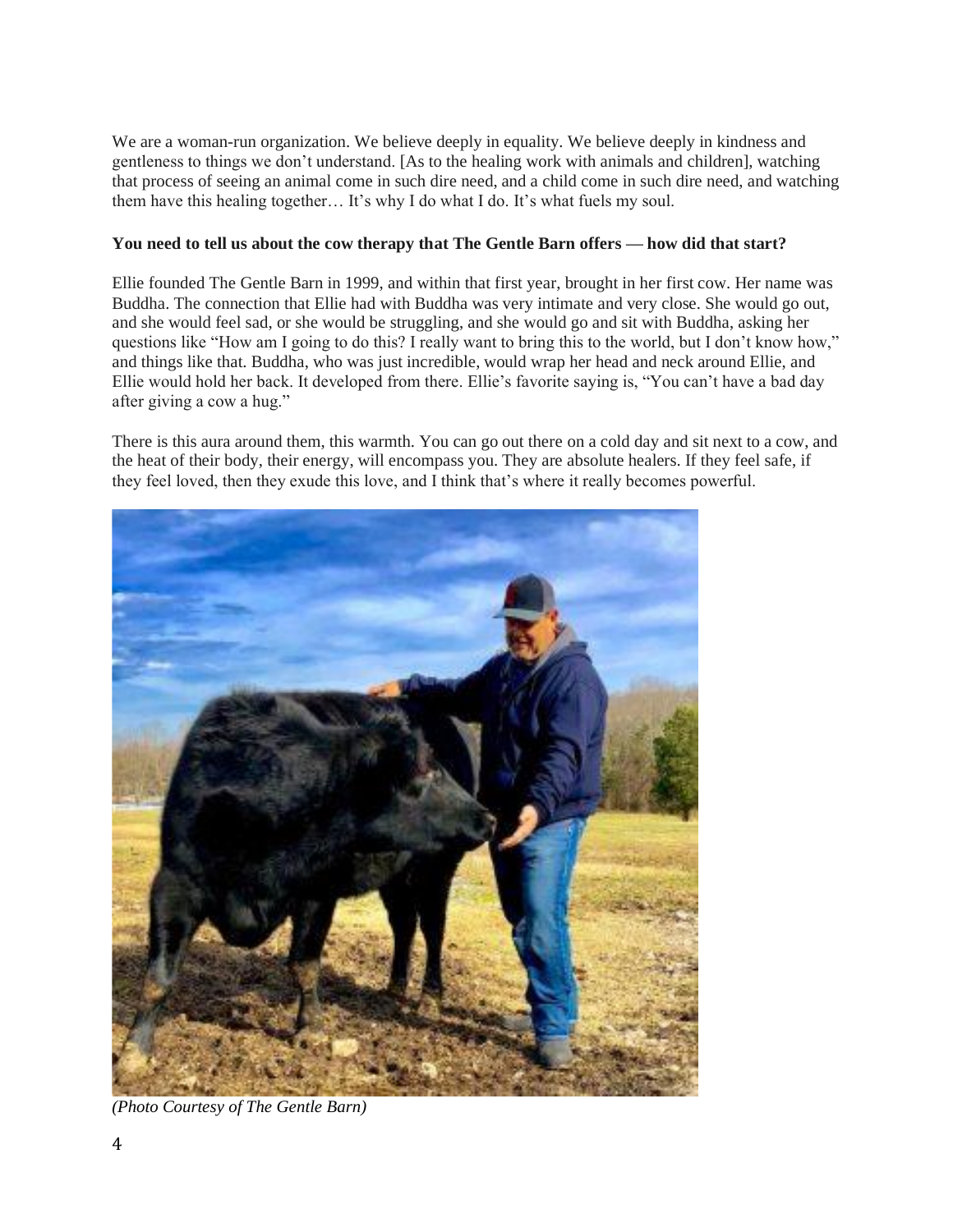### **What made you decide to go vegan?**

I became vegan at The Gentle Barn. It was because of a chicken named Olaf, who I called Mr. Olafson. When I would walk in the gate to the barnyard, he would be all the way on the other side; he would hear my voice and would run all the way across the barnyard to me. I don't think that I ever had that experience with anybody else, except for my child. Sure, I've had dogs maybe do that, but this was an animal that I had no connection with, that I had no understanding of, that I didn't see like a dog or a cat. To have this being, who was completely different than me, have that experience with me was mind blowing.

He would peck my feet until I picked him up, and if I put him down after I picked him up, he would peck my feet again. He just wanted to be with me. I didn't see him doing that with other people. It was just the connection that he and I had.

One day when I came in, he didn't come running. He really loved the pigs, (and he would sleep on top of them) and I guess he had fallen off in the middle of the night, and the pig had rolled over on him. That was something that happened, and it killed him. Ellie did a little ceremony for him, but I was just angry. We had this bond. I ended up leaving.

The next day I was in the grocery store, and I was standing there by the prepared foods and saw the rotisserie. I saw these rows of chickens cooking in this thing. I broke down like a ridiculous child having a screaming and crying tantrum in the middle of this market, to the point where they were about to call an ambulance for me because I was just weeping and weeping and weeping. I had realized that these animals had saved my life and were innocent, and it just smacked me like a two by four to the head. That was when I dedicated myself to veganism and showing people how amazing animals are.

# **The Gentle Barn has had great success in helping visitors be more "open" to a vegan diet. How do you accomplish that?**

We're basically saying come out and meet the animals; we're not saying come out here and learn how to be a vegan. However, once people get here, they're going to learn about the animals' stories and where they came from. If it's a cow, they're going to learn that they came from a slaughterhouse or they came from a backyard butcher. In telling that story and then connecting them to this animal in front of them, they can understand it and they can connect with it better.

## **What else would you like to add?**

Starting a sanctuary and doing this work is not something that should be taken lightly. You don't just start rescuing a bunch of animals and throw them in your yard and think it's going to work out. You have to have a good plan. Find people who are willing to work with you, teach you, mentor you in doing that. I would say that if people have the ability to support sanctuaries… if there is anywhere that needs support, it is there. And I would say that your animals that you have in your home, they want to be treated with love and respect. Talk to them. Tell them that they matter. Pet them, don't pat them; they don't like to be hit. And work really hard in your life to lean yourself towards a vegan diet. Try and be compassionate in your life; try not to hurt anybody to exist on this planet. You don't need to.